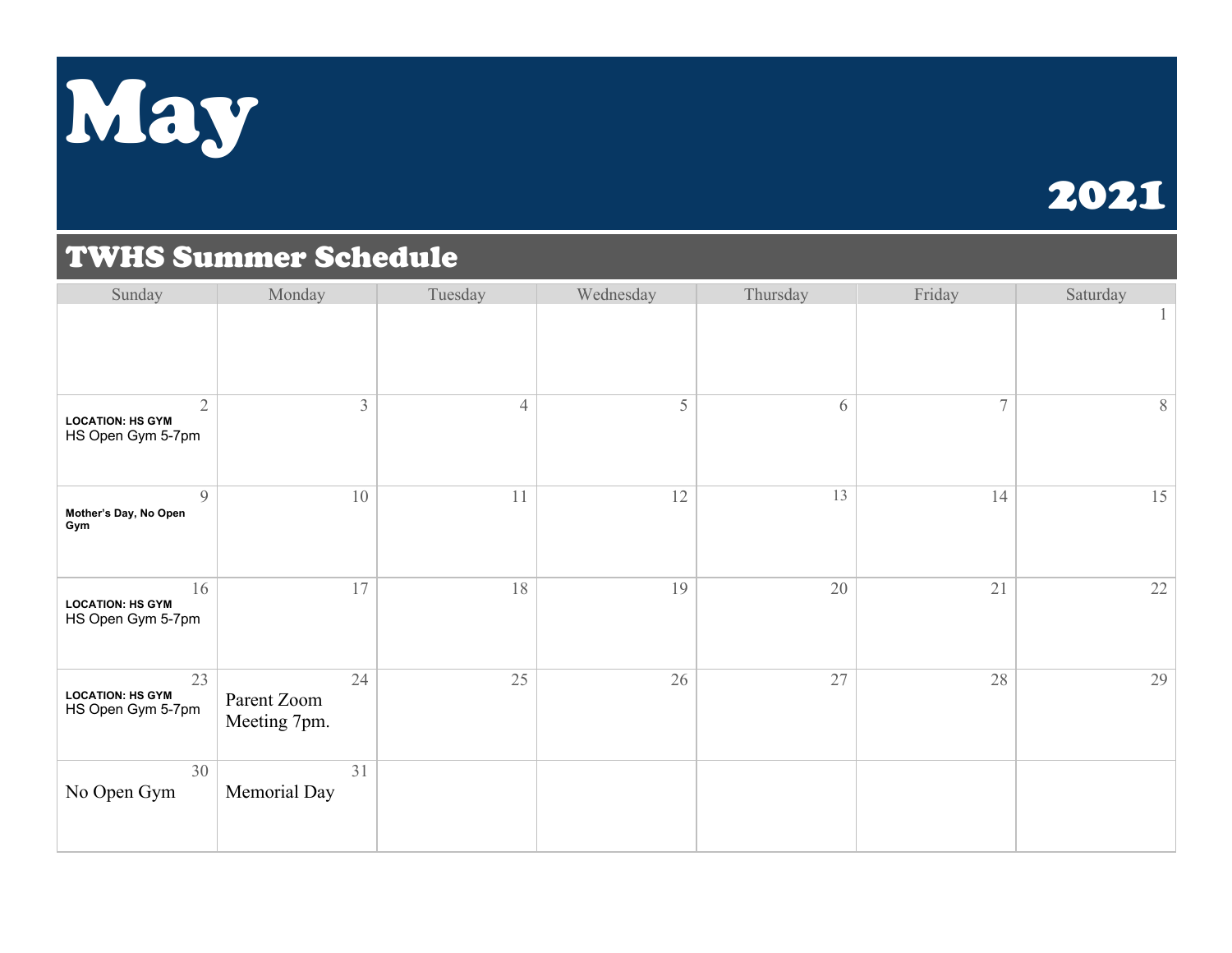## June

## 2021

### TWHS Summer Schedule

| Sunday                                             | Monday         | Tuesday | Wednesday      | Thursday                                                                            | Friday                 | Saturday |
|----------------------------------------------------|----------------|---------|----------------|-------------------------------------------------------------------------------------|------------------------|----------|
|                                                    |                |         | 2              | 3<br><b>HS Summer League</b><br>(JV/VARSITY)<br>@ Olentangy Liberty<br>5:00-9:00pm  | 4                      | 5        |
| 6<br><b>LOCATION: HS GYM</b><br>HS Open Gym 5-7pm  | $\overline{7}$ | 8       | $\overline{Q}$ | 10<br><b>HS Summer League</b><br>(JV/VARSITY)<br>@ Olentangy Liberty<br>5:00-9:00pm | 11<br>Lifting 7:30-9am | 12       |
| 13<br><b>LOCATION: HS GYM</b><br>HS Open Gym 5-7pm | 14             | 15      | 16             | 17<br><b>HS Summer League</b><br>(JV/VARSITY)<br>@ Olentangy Liberty<br>5:00-9:00pm | 18                     | 19       |
| 20<br>Father's day-No<br>Open Gym                  | 21             | 22      | 23             | 24<br>HS Summer League<br>(JV/VARSITY)<br>@ Olentangy Liberty<br>5:00-9:00pm        | 25                     | 26       |
| 27<br><b>LOCATION: HS GYM</b><br>HS Open Gym 5-7pm | 28             | 29      | 30             |                                                                                     |                        |          |
|                                                    |                |         |                |                                                                                     |                        |          |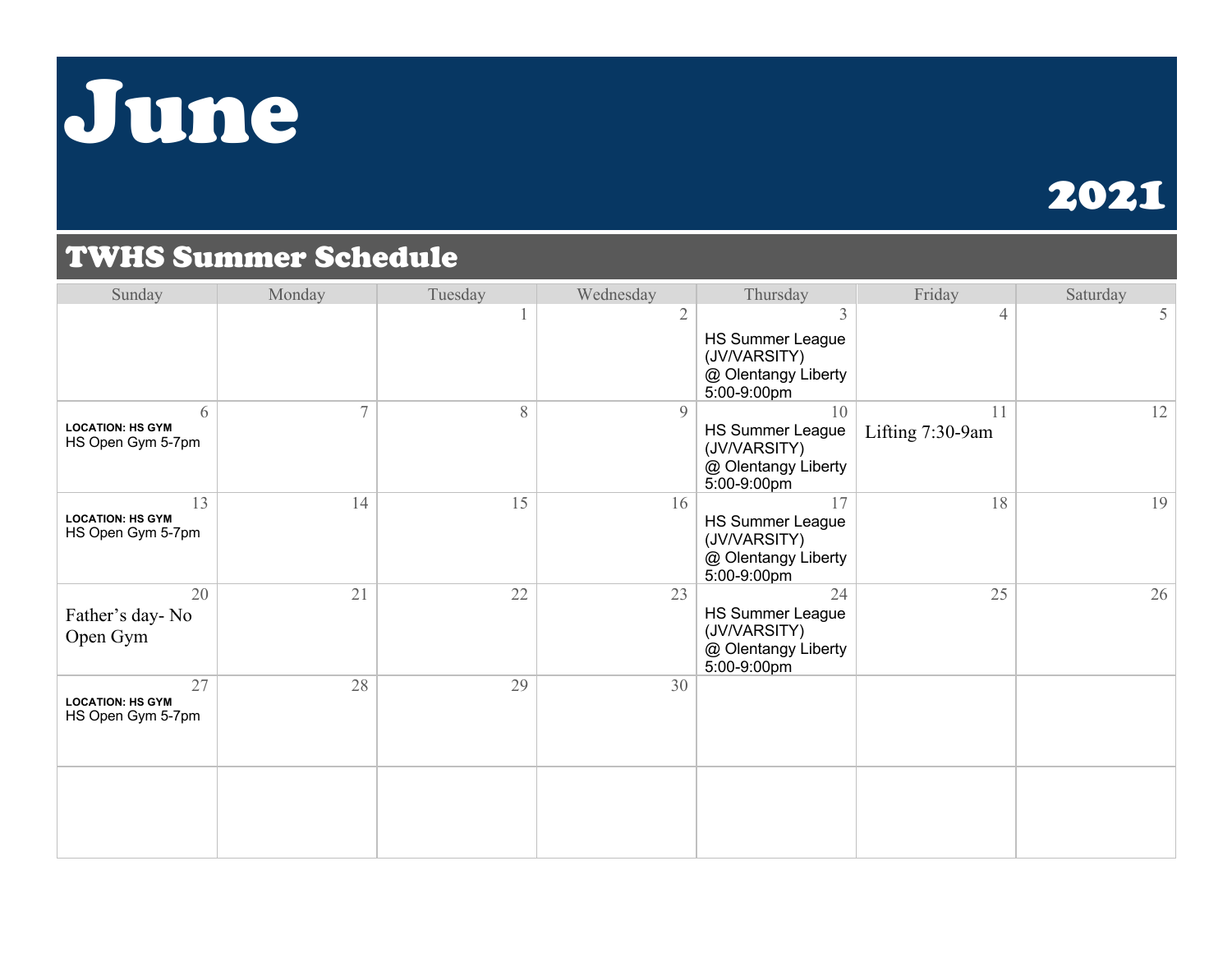

### 2021

#### **TWHS Summer Schedule**

| Sunday         | Monday                                                | Tuesday                                               | Wednesday                                            | Thursday                                                       | Friday         | Saturday                                           |
|----------------|-------------------------------------------------------|-------------------------------------------------------|------------------------------------------------------|----------------------------------------------------------------|----------------|----------------------------------------------------|
|                |                                                       |                                                       | $\overline{2}$                                       | <b>HS Summer League</b><br>(JV/VARSITY)<br>@ Olentangy Liberty | $\overline{2}$ | 3                                                  |
| $\overline{4}$ | 5<br><b>LOCATION: HS GYM</b><br>HS Open gym 5-7pm     | 6                                                     | $\tau$                                               | 8<br><b>LOCATION: HS GYM</b><br>HS Open Gym 5-7                | 9              | 10                                                 |
| 11             | 12                                                    | 13<br><b>LOCATION: HS GYM</b><br>HS Open gym 5-7pm    | 14                                                   | 15<br><b>LOCATION: HS GYM</b><br>HS Open Gym 5-7               | 16             | 17                                                 |
| 18             | 19<br>Skill's Camp at<br>Thomas with Brendan<br>Pence | 20<br>Skill's Camp at<br>Thomas with Brendan<br>Pence | 21                                                   | 22<br><b>LOCATION: HS GYM</b><br>HS Open Gym 5-7               | 23             | 24<br>Otterbein<br>Tournament<br><b>JV/VARSITY</b> |
| 25             | 26<br>Middle School<br>Camp with Boys'<br>Volleyball  | 27<br>Middle School<br>Camp with Boys'<br>Volleyball  | 28<br>Middle School<br>Camp with Boys'<br>Volleyball | 29<br><b>LOCATION: HS GYM</b><br>HS Open Gym 5-7               | 30             | 31                                                 |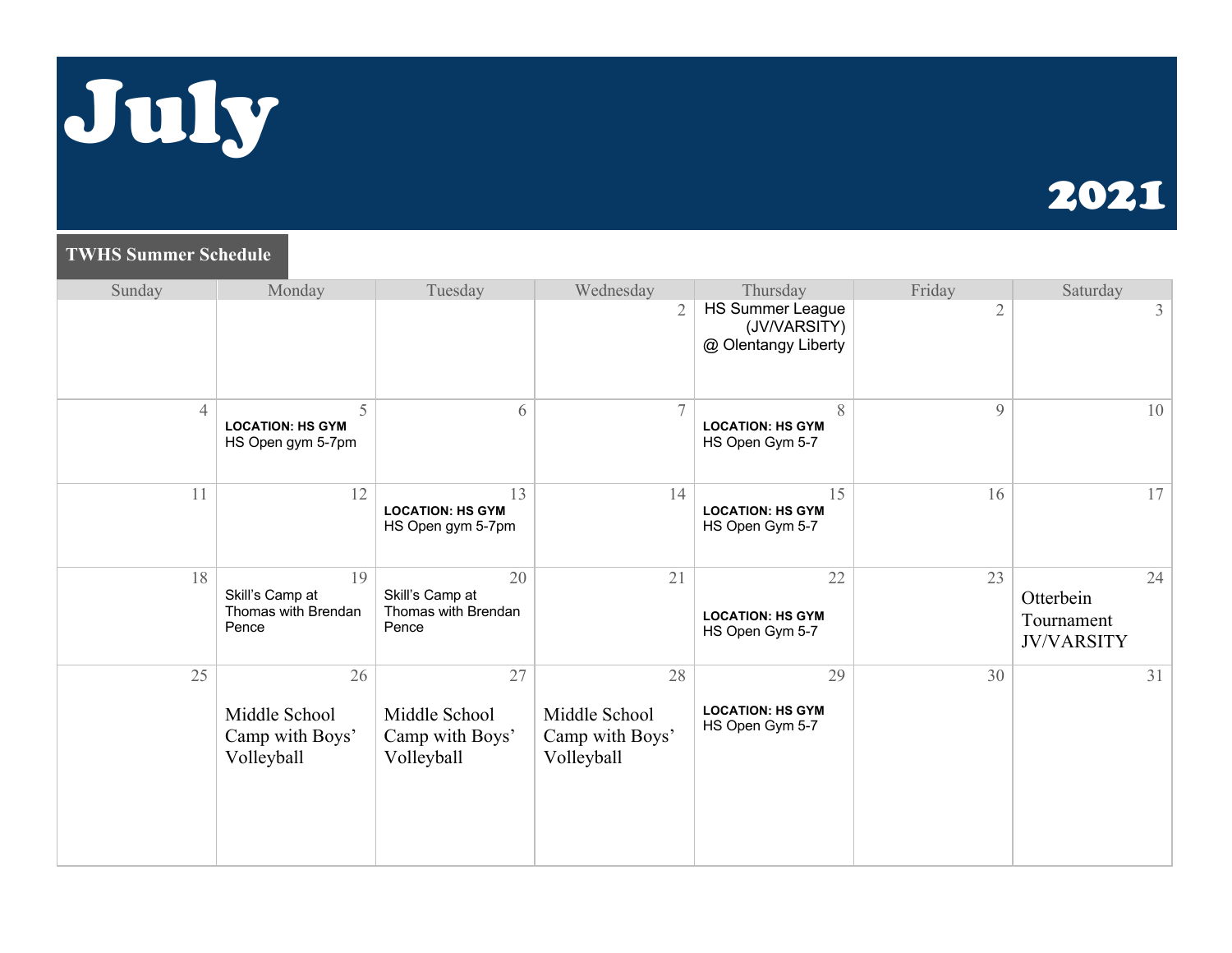# August

### 2021

#### **TWHS Schedule**

| Sunday                           | Monday                                             | Tuesday                                         | Wednesday                                                                      | Thursday                                                          | Friday                                                       | Saturday                     |
|----------------------------------|----------------------------------------------------|-------------------------------------------------|--------------------------------------------------------------------------------|-------------------------------------------------------------------|--------------------------------------------------------------|------------------------------|
| Try outs<br>8-9:30am<br>2-4:30PM | $\mathfrak{2}$<br>Try outs<br>8-9:30am<br>2-4:30PM | 3<br>Practice<br>8-9:30am<br>Lifting 9:45-11:15 | $\overline{4}$<br>Practice (all)<br>8-9:30am<br>Lifting 9:45-11:15<br>2-4:30PM | 5<br>Practice (all)<br>8-9:30am<br>Lifting 9:45-11:15<br>2-4:30PM | 6<br>$12 - 2:30$ (all)<br>Team bonding<br>Lifting 9:45-11:15 | 7 <sup>1</sup>               |
| 8                                | 9<br>8-9:30am<br>Lifting 9:45-11:15<br>2-4:30PM    | 10<br>Scrimmage<br>@ Grove City                 | 11<br>8-9:30am<br>Lifting 9:45-11:15<br>2-4:30PM                               | 12<br>8-9:30am<br>Lifting 9:45-11:15<br>2-4:30PM                  | 13<br>8-9:30am<br>Lifting 9:45-11:15<br>2-4:30PM             | 14                           |
| 15                               | 16<br>8-9:30am<br>Lifting 9:45-11:15<br>2-4:30PM   | 17<br>8-9:30am<br>Lifting 9:45-11:15            | 18<br>First day of<br>school!<br>No Practice!                                  | 19<br>4-6:30 Practice                                             | 20<br>4-6:30 Practice                                        | 21                           |
| 22                               | 23<br>4-6:30 Practice                              | 24<br>@ Grove Port<br>Madison                   | 25<br>4-6:30 Practice                                                          | 26<br>Westland High<br>School                                     | 27<br>4-6:30 Practice                                        | 28<br><b>Upper Arlington</b> |
| 29                               | 30<br>4-6:30 Practice                              | 31<br><b>Hilliard Bradley</b>                   |                                                                                |                                                                   |                                                              |                              |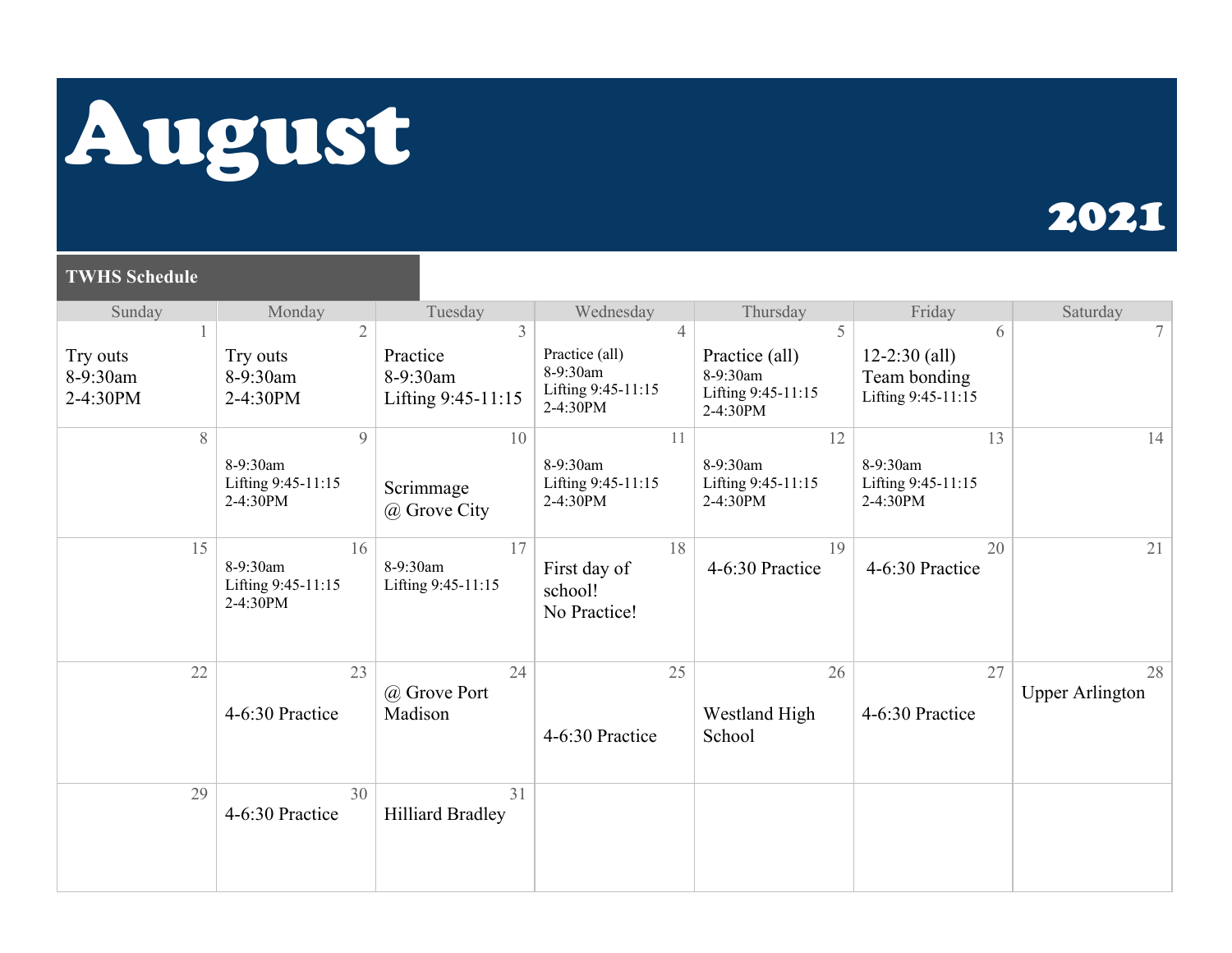# September

## 2021

#### **TWHS Schedule**

| Sunday | Monday                        | Tuesday              | Wednesday             | Thursday                            | Friday                | Saturday       |
|--------|-------------------------------|----------------------|-----------------------|-------------------------------------|-----------------------|----------------|
|        |                               |                      |                       | $\mathfrak{2}$<br>@ New Albany      | 3                     | 4              |
| 5      | 6<br>4-6:30 Practice          | 7<br>4-6:30 Practice | 8<br>@Delaware Hayes  | $\mathcal{G}$<br>@ Olentangy Berlin | 10<br>4-6:30 Practice | 11             |
| 12     | 13<br>4-6:30 Practice         | 14<br>Darby          | 15<br>@Kilbourne      | 16<br>@Westerville                  | 17<br>4-6:30 Practice | 18             |
|        |                               |                      |                       | North                               |                       |                |
| 19     | 20<br><b>Central Crossing</b> | 21<br>@Olentangy     | 22<br>4-6:30 Practice | 23<br>Dublin Jerome                 | 24<br>4-6:30 Practice | 25             |
| 26     | 27<br>4-6:30 Practice         | 28<br>@Marysville    | 29<br>@Grove City     | 30<br><b>Olentangy Berlin</b>       | 4-6:30 Practice       | $\overline{2}$ |